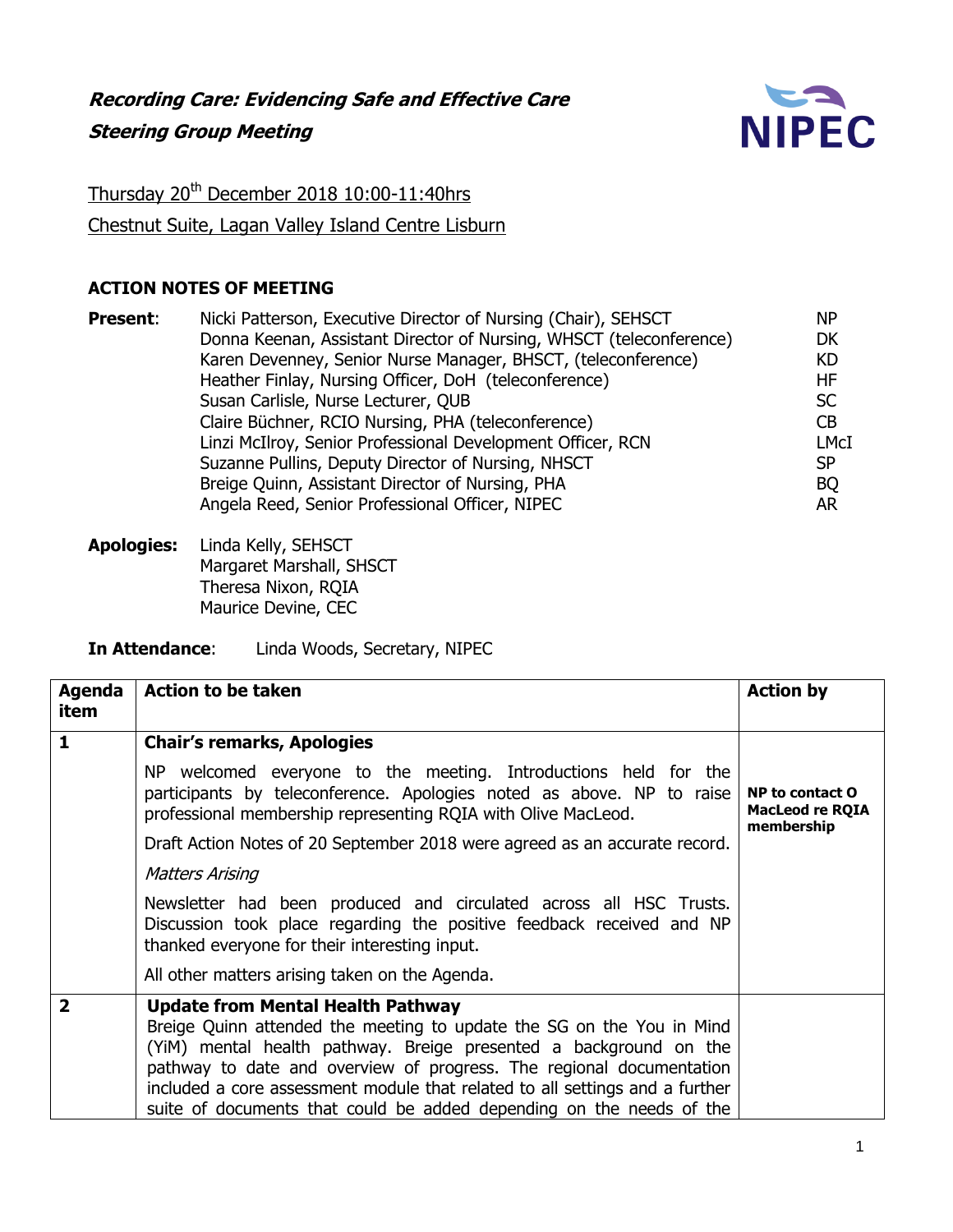|   | client. BQ reported that the PACE approach to care planning had been<br>agreed from a multi-professional perspective for the region. In relation to<br>the electronic version of the documents, BQ reported that it had been<br>considered as to whether or not the programme of work should await the<br>Encompass system development $-$ it was agreed to progress with the<br>individual HSC Trust IT systems, recognising that every Trust had a different<br>system or different versions of the same system - which were not<br>interoperable. BQ provided a reflection on work that a small number of<br>nurses had taken forward in one HSC Trust to manage the development of<br>the PARIS system to make it appropriate for MH settings in their<br>organisation. It was agreed that this was a good example of how nursing<br>was crucial to decisions about development for digital systems. |                                                                                |
|---|----------------------------------------------------------------------------------------------------------------------------------------------------------------------------------------------------------------------------------------------------------------------------------------------------------------------------------------------------------------------------------------------------------------------------------------------------------------------------------------------------------------------------------------------------------------------------------------------------------------------------------------------------------------------------------------------------------------------------------------------------------------------------------------------------------------------------------------------------------------------------------------------------------|--------------------------------------------------------------------------------|
|   | AR offered Breige support from the new NIPEC member of staff, and offered<br>an invitation to any of the MH Group to attend a workshop at the end of<br>January 2019 relating to PACE and the roll out in the region, to enable<br>consistency of approaches and transfer of learning so far.                                                                                                                                                                                                                                                                                                                                                                                                                                                                                                                                                                                                            | <b>BQ to send Gantt</b>                                                        |
|   | Members requested an overview of the work from BQ and membership of<br>the groups from a nursing perspective. BQ to send AR an updated Gantt<br>chart with nursing representative members and Draft document. AR to<br>circulate these to Steering Group.                                                                                                                                                                                                                                                                                                                                                                                                                                                                                                                                                                                                                                                | chart and draft<br>document to AR<br>for circulation to<br>SG                  |
| 3 | <b>Transformation Work Streams - Update</b>                                                                                                                                                                                                                                                                                                                                                                                                                                                                                                                                                                                                                                                                                                                                                                                                                                                              |                                                                                |
|   | AR updated members on the Transformation work streams. An 8A had<br>recently been appointed for the Transforming Nursing and Midwifery data<br>project. Other posts were being appointed across HSC trusts, with further<br>investment hoped for April 2019.                                                                                                                                                                                                                                                                                                                                                                                                                                                                                                                                                                                                                                             |                                                                                |
|   | AR noted that the individuals in the funded roles had not gathered<br>collectively as yet but should be in a position to do so in the New Year.                                                                                                                                                                                                                                                                                                                                                                                                                                                                                                                                                                                                                                                                                                                                                          |                                                                                |
|   | Finally AR drew the attention of members to the arrangements for<br>governance relating to this project – namely that the Steering group would<br>oversee the project achievements, via a separate Project Plan (tabled at the<br>meeting) and objectives document (also tabled at the meeting).                                                                                                                                                                                                                                                                                                                                                                                                                                                                                                                                                                                                         | <b>Members to</b><br>return comments<br>in relation to PID<br>for TNMD project |
|   | Members to return comments to AR by 18 <sup>th</sup> January 2019.                                                                                                                                                                                                                                                                                                                                                                                                                                                                                                                                                                                                                                                                                                                                                                                                                                       | to AR by 18th<br>January 2019.                                                 |
| 4 | <b>Working Group Report</b>                                                                                                                                                                                                                                                                                                                                                                                                                                                                                                                                                                                                                                                                                                                                                                                                                                                                              |                                                                                |
|   | SP delivered the Working Group Report.                                                                                                                                                                                                                                                                                                                                                                                                                                                                                                                                                                                                                                                                                                                                                                                                                                                                   |                                                                                |
|   | Adult document                                                                                                                                                                                                                                                                                                                                                                                                                                                                                                                                                                                                                                                                                                                                                                                                                                                                                           |                                                                                |
|   | Discussion was being taken forward at the PACE facilitators group as to the<br>numbers of old stock in each trust and potential requirement for an 'old style'<br>of care planning booklet to be designed and printed, given the rolling<br>implementation programme for PACE. Impact assessment was being scoped<br>by identifying the numbers of wards who were:                                                                                                                                                                                                                                                                                                                                                                                                                                                                                                                                       |                                                                                |
|   | 1. Hand writing care plans<br>2. Hand writing and using core care plans<br>3. Using core care plans entirely.                                                                                                                                                                                                                                                                                                                                                                                                                                                                                                                                                                                                                                                                                                                                                                                            |                                                                                |
|   | The intention under the transformation funding was to use the facilitators in<br>each trust to begin awareness raising Feb/Mar with go live April $2019 - in$                                                                                                                                                                                                                                                                                                                                                                                                                                                                                                                                                                                                                                                                                                                                            |                                                                                |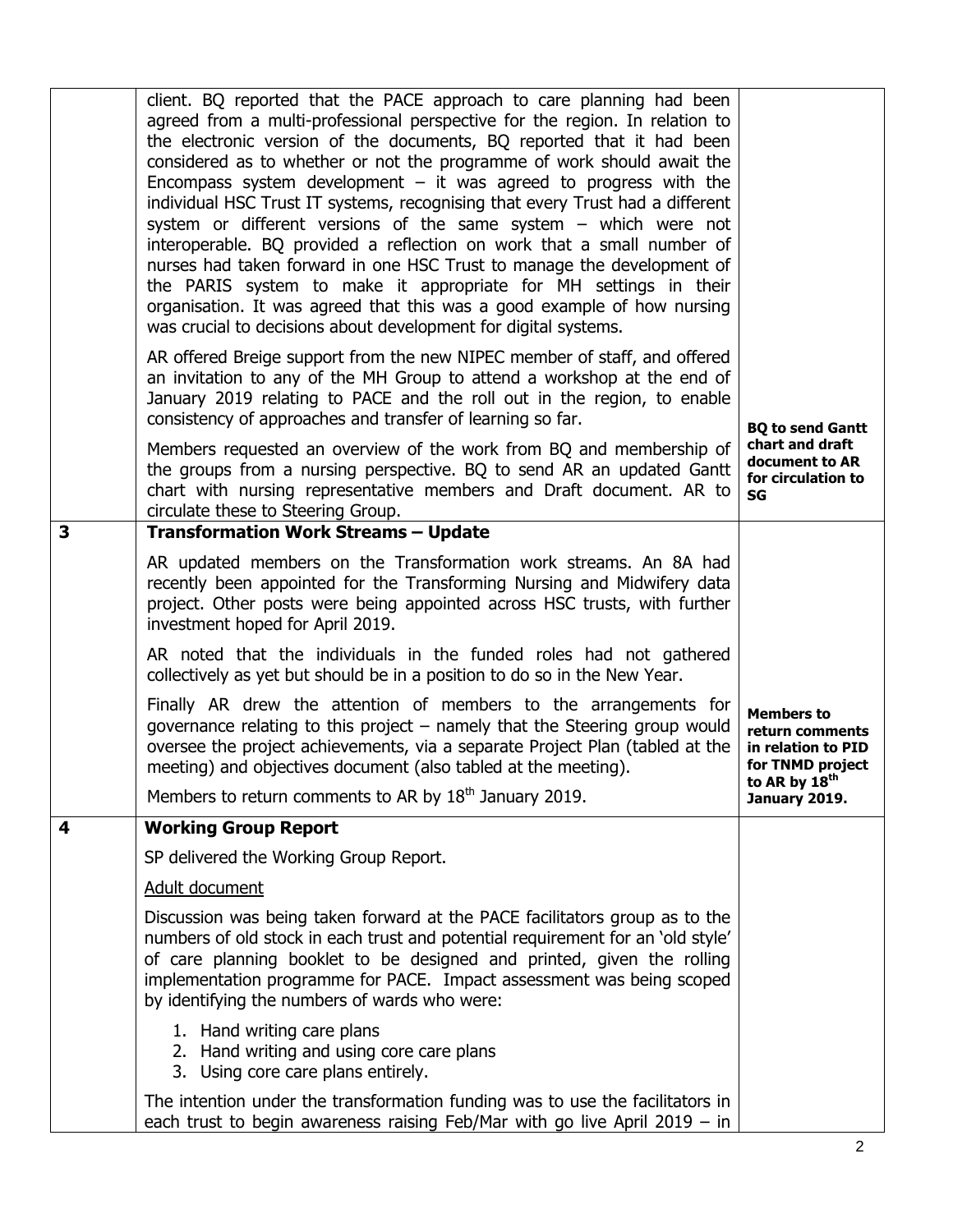| every applicable ward. Small scale testing had been discussed in discrete<br>facilities where there was no movement of patients around wards.                                                                                                                                                                                                                                                                                                                                                      |                                                                                           |
|----------------------------------------------------------------------------------------------------------------------------------------------------------------------------------------------------------------------------------------------------------------------------------------------------------------------------------------------------------------------------------------------------------------------------------------------------------------------------------------------------|-------------------------------------------------------------------------------------------|
| Resources were being developed for NIPEC's website to ensure consistency.                                                                                                                                                                                                                                                                                                                                                                                                                          |                                                                                           |
| Procurement                                                                                                                                                                                                                                                                                                                                                                                                                                                                                        |                                                                                           |
| A new order had just been placed for 12 weeks supply of the old document.<br>BSO had advised that a new tendering process is not required $-$ the contract<br>could be awarded within the 'on contract' printers list, through internal<br>processes which would take approximately $1 - 2$ weeks. Some costings were<br>being explored in terms of reduction through four $-$ five Trusts procuring<br>centrally (SEHSCT will be digital into 2019 and therefore requirement will be<br>reduced). |                                                                                           |
| NIPEC was also exploring the printing of some documents for resource<br>purposes for awareness sessions.                                                                                                                                                                                                                                                                                                                                                                                           |                                                                                           |
| <b>Care Planning</b>                                                                                                                                                                                                                                                                                                                                                                                                                                                                               |                                                                                           |
| Reports from HSC Trusts - the PACE Gantt chart had been recently revised -<br>tabled at the meeting. A total of 82 wards would have completed by year<br>end 2018. Further estimation was being reserved given the imminent<br>implementation of PACE transformation funding.                                                                                                                                                                                                                      |                                                                                           |
| Reported pressures continue to be movement of staff, sickness absence, and<br>leadership of ward sisters and Charge Nurses. Many of the facilitators were<br>finding they needed to continue to revisit wards to maintain standards of<br>practice, long after implementation was complete. Scale and spread class<br>was being explored.                                                                                                                                                          |                                                                                           |
| Newsletter issued in October asking staff not to implement in areas if the<br>rest of the team had not been trained. PACE meeting 19 <sup>th</sup> December and<br>arrangements made for consistency workshop day for facilitators.                                                                                                                                                                                                                                                                | <b>AR to send Susan</b><br><b>Carlisle the date</b><br>of the Workshop<br>in January 2019 |
| <b>ED Document</b>                                                                                                                                                                                                                                                                                                                                                                                                                                                                                 |                                                                                           |
| SEHSCT - not fully implemented                                                                                                                                                                                                                                                                                                                                                                                                                                                                     |                                                                                           |
| SHSCT - Daisy Hill using document and PACE, Craigavon currently being<br>implemented                                                                                                                                                                                                                                                                                                                                                                                                               |                                                                                           |
| $BHSCT - fully integrated to RVH$                                                                                                                                                                                                                                                                                                                                                                                                                                                                  |                                                                                           |
| WHSCT – Altnagelvin fully implemented. Practice Educators held some<br>workshops to help. South West live on 1 Oct 18.                                                                                                                                                                                                                                                                                                                                                                             | SP to speak with                                                                          |
| SP to speak with PACE facilitators NHSCT re ED                                                                                                                                                                                                                                                                                                                                                                                                                                                     | <b>PACE facilitators</b><br>at NHSCT re ED                                                |
| <b>NOAT</b>                                                                                                                                                                                                                                                                                                                                                                                                                                                                                        |                                                                                           |
| BHSCT were currently working on a system that would enable NIPEC to<br>stand the old NOAT down. Trusts using the system were aware that if the<br>tool required any work to keep it live it would be taken down.                                                                                                                                                                                                                                                                                   |                                                                                           |
| <b>Learning Disabilities</b>                                                                                                                                                                                                                                                                                                                                                                                                                                                                       |                                                                                           |
| Lack of capacity in NIPEC had paused opportunity to further progress work -<br>there had been a stated need to review the signed off document from March<br>2018 due to change of leadership in LD nursing across the system. This                                                                                                                                                                                                                                                                 |                                                                                           |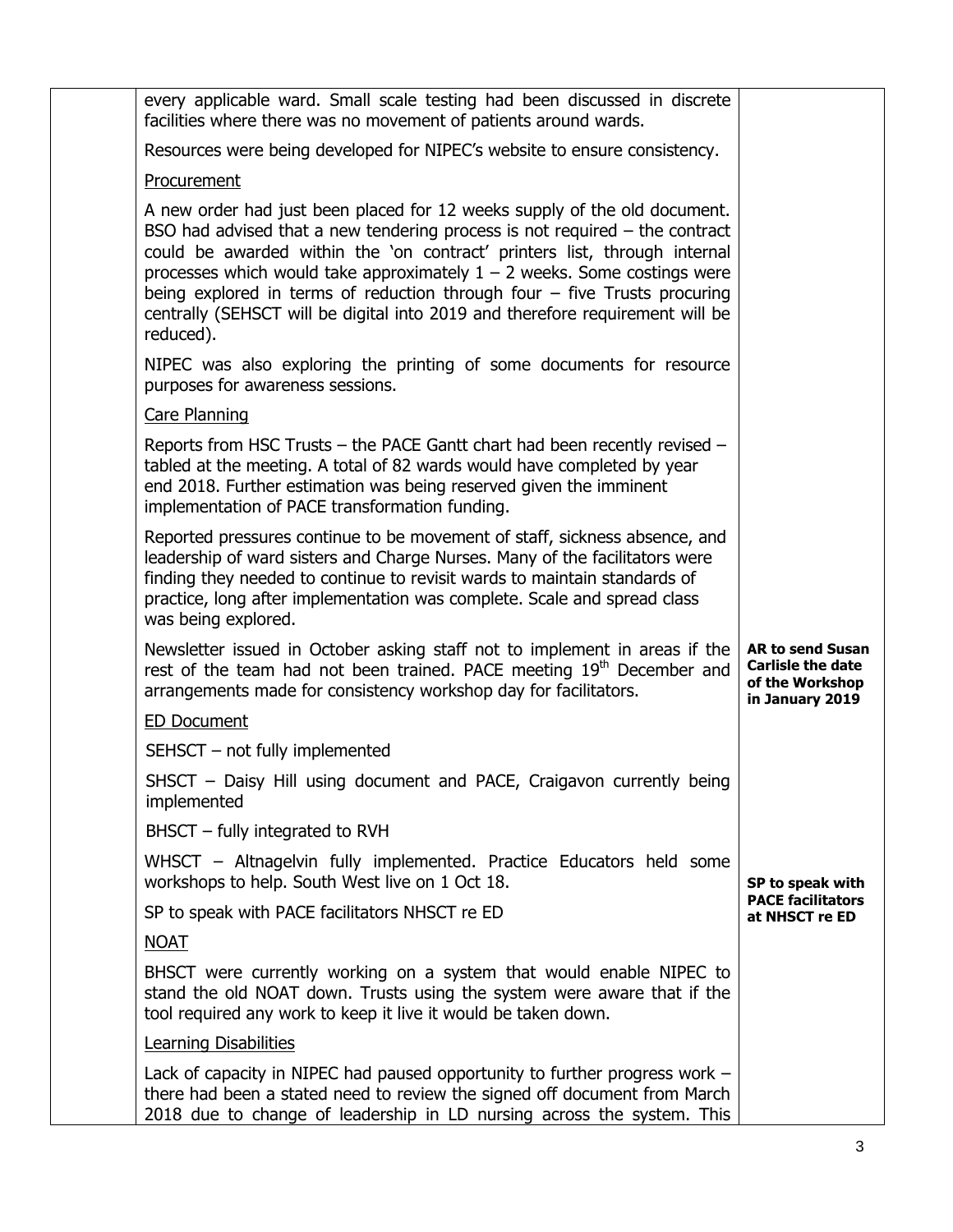| 7 | <b>HSC Trust Record Keeping Projects</b>                                                                                                                                                                                                                                                                                                                                                                                                                          |                                                                                                               |
|---|-------------------------------------------------------------------------------------------------------------------------------------------------------------------------------------------------------------------------------------------------------------------------------------------------------------------------------------------------------------------------------------------------------------------------------------------------------------------|---------------------------------------------------------------------------------------------------------------|
|   | CB provided an overview of her involvement which had included the<br>provision of an issues log from comments received across the region $-$<br>including those provided by AR, and representation on two sets of visits to<br>sites in the UK currently using the two final providers. NP requested that CB<br>collate a short overview of her input and reflections on the site visits for<br>circulation to the SG membership. CB agreed to take this forward. | <b>CB</b> to provide<br>short summary of<br>learning from site<br>visits for<br>circulation to SG<br>members. |
|   | In terms of the clinically focussed work streams, there appeared to be a<br>concentration of nurses and midwives in the clinical pathways, however the<br>population health stream and patient portal had sparse representation from<br>the professions.                                                                                                                                                                                                          |                                                                                                               |
|   | In relation to the evaluation week, it was acknowledged that the breakdown<br>of numbers attending the week demonstrated good engagement and<br>enthusiasm from the nursing and midwifery professions.                                                                                                                                                                                                                                                            |                                                                                                               |
|   | NP provided update on the Encompass Project to date. NP was continuing to<br>provide EDoN colleagues with information relating to the work. The intention<br>was to endeavour to ensure appropriate nursing and<br>midwifery<br>representation across the region.                                                                                                                                                                                                 |                                                                                                               |
| 6 | AR circulated the updated Improvement Scores mentioning that Name and<br>Job Title are still not fully completed as well as GP not recording and<br>Infection Prevention Control. These are to be focussed on. It was<br>acknowledged that when project support came into NIPEC in January 2019,<br>there would be a potential for providing run charts from the annual scores<br>reported quarterly.<br><b>Encompass Update</b>                                  |                                                                                                               |
| 5 | <b>Shared Learning from Improvement and HSC Trust Record Keeping</b><br><b>Scores</b>                                                                                                                                                                                                                                                                                                                                                                             |                                                                                                               |
|   | AR reported that a new work stream had commenced to develop a short stay<br>nursing assessment and plan of care document. A workshop held 17 <sup>th</sup><br>December had identified a need to potentially consider two types of<br>documents $-$ one of which could also be helpful to new transformation<br>projects relating to ambulatory care. The SG approved the process of<br>engagement and production outlined by AR.                                  |                                                                                                               |
|   | PACE facilitator group for children's care settings had been set up to review<br>the children's record for short stay settings $-$ in the interest of keeping<br>documents regional. NIPEC was supporting this work. Policy and procedures<br>manual for children's also needed - this group would review.<br>Short stay document                                                                                                                                 |                                                                                                               |
|   | Children's care settings                                                                                                                                                                                                                                                                                                                                                                                                                                          |                                                                                                               |
|   | would be a matter of priority for new staff starting in NIPEC in the New Year.<br>A short discussion took place in relation to the urgency of the work following<br>recent events in the Muckamore Abbey site $-$ members agreed that until new<br>staff came into post it was not possible to move forward with this work,<br>however it would be a future matter of urgency at an appropriate time.                                                             |                                                                                                               |